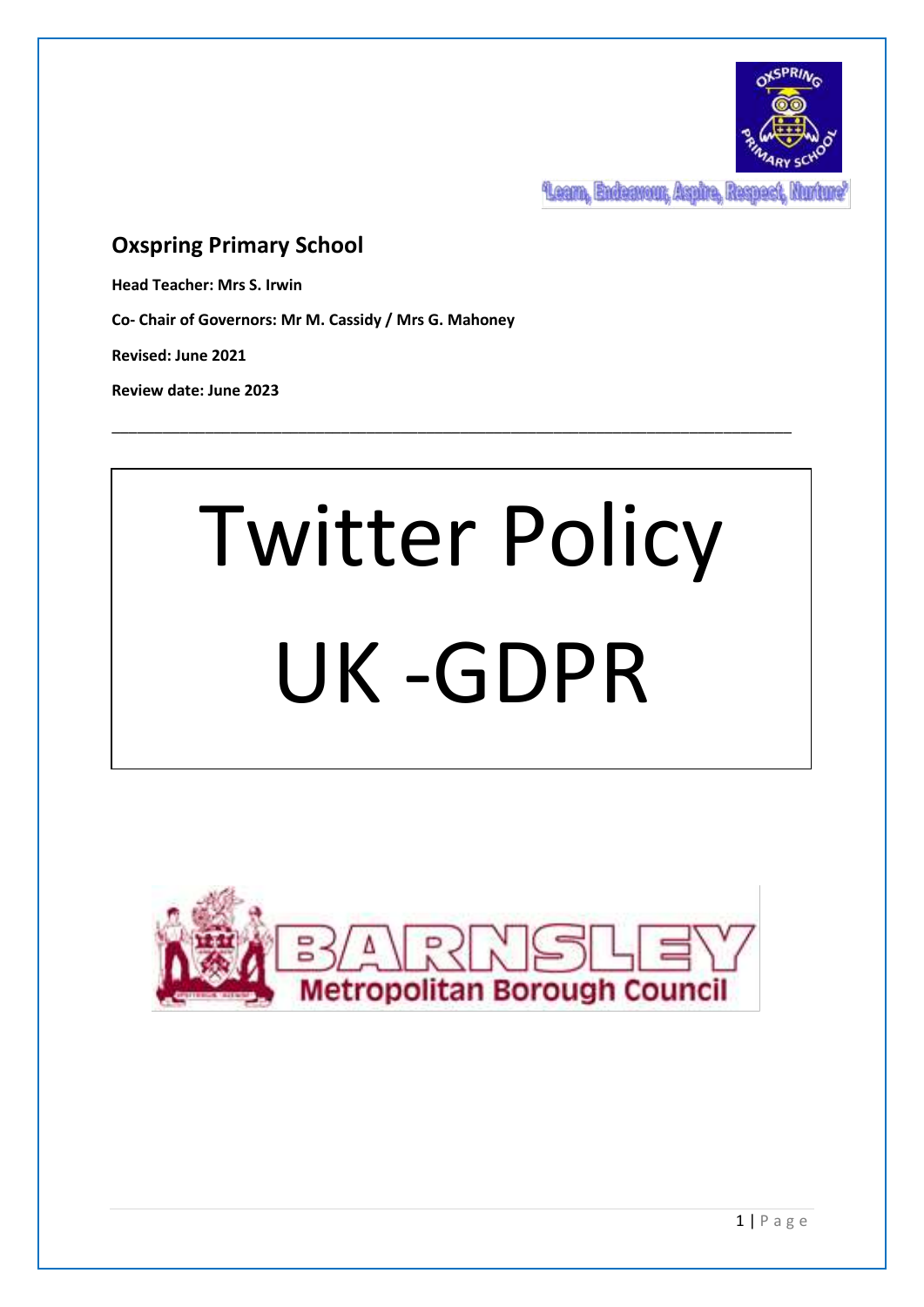The rationale of this policy is to explain acceptable use of Twitter relating to the Oxspring Primary School account known as @OxspringPrimary for staff, children, parents and governors. The policy will therefore aim to explain the purpose of Twitter in Oxspring Primary School and the benefits that will arise from its proper use, and also deal with any potential pitfalls.

### **What is Twitter?**

Twitter is used primarily as a method of communication made up of 140 characters called a 'Tweet'. Tweets tend to reference people, places, and/or activities to which the said referee can respond. Tweeters either directly reference another person or broadcast information to which others can reply and respond. Twitter users are able to follow or be followed. To follow somebody/thing ensures that all of their activity and comments appear in the followers news feed. The obvious benefit of having followers is that the information you broadcast is instantly distributed into their news feed. Users can also private message each other when they don't want conversations to appear.

@OxspringPrimary will not enter into private discussions with others.

#### **What is the primary purpose of @OxspringPrimary?**

@OxspringPrimary will be used principally to be followed by staff, parents and other professionals in order to advertise the excellent work by staff, children, parents and governors. It will also contain information detailing special events in school. The aim of this is to run alongside other methods such as our website or sending home letters, and not to replace it.

Using images of pupils or groups of pupils no names will be included. The faces of pupils will not be shown. Where parents have informed school that they do not wish their child's image to be used on the school web site and in public arenas, this will also be respected with regards to the school's Twitter feed. Parents will be given the chance to 'opt out' each school year by completing the appropriate form handed out at the beginning of each school year or in-year should a child be admitted during term time (available from the school office).

#### **Guidance for posting tweets:**

Where possible photos should be group shots, not fronts of faces, pupil names will not be included in posts.

Reporting on planned events should be made retrospectively wherever possible.

Staff wishing to post should request admin rights or ask an approved person to make the post. Personal Twitter feeds should not be used or retweeted allowing others to access staff personal accounts from the school page.

Staff will not become involved in any private discussion with other posters via direct mail facilities on Twitter.

#### **Who controls content for @OxspringPrimary?**

The uploading of content for @OxspringPrimary will be controlled by members of the Senior Leadership Team, with advice from our IT support. They will be responsible for the uploading of content and password protection.

#### **Who can follow @OxspringPrimary?**

Anyone is able to follow @OxspringPrimary, so long as they understand it is a 'good news and information sharing' tool.

Followers of @OxspringPrimary may be blocked should school checks reveal any concerns of a safeguarding nature. Concerns could be:

- The quality of the biography of each individual as read in the bio section of their Twitter account
- The images on view in the potential followers Twitter account
- Language used in Tweets on an account
- The school reserve the right to block an account for any other reason deemed appropriate in order to safeguard pupils, all other stakeholders and the school